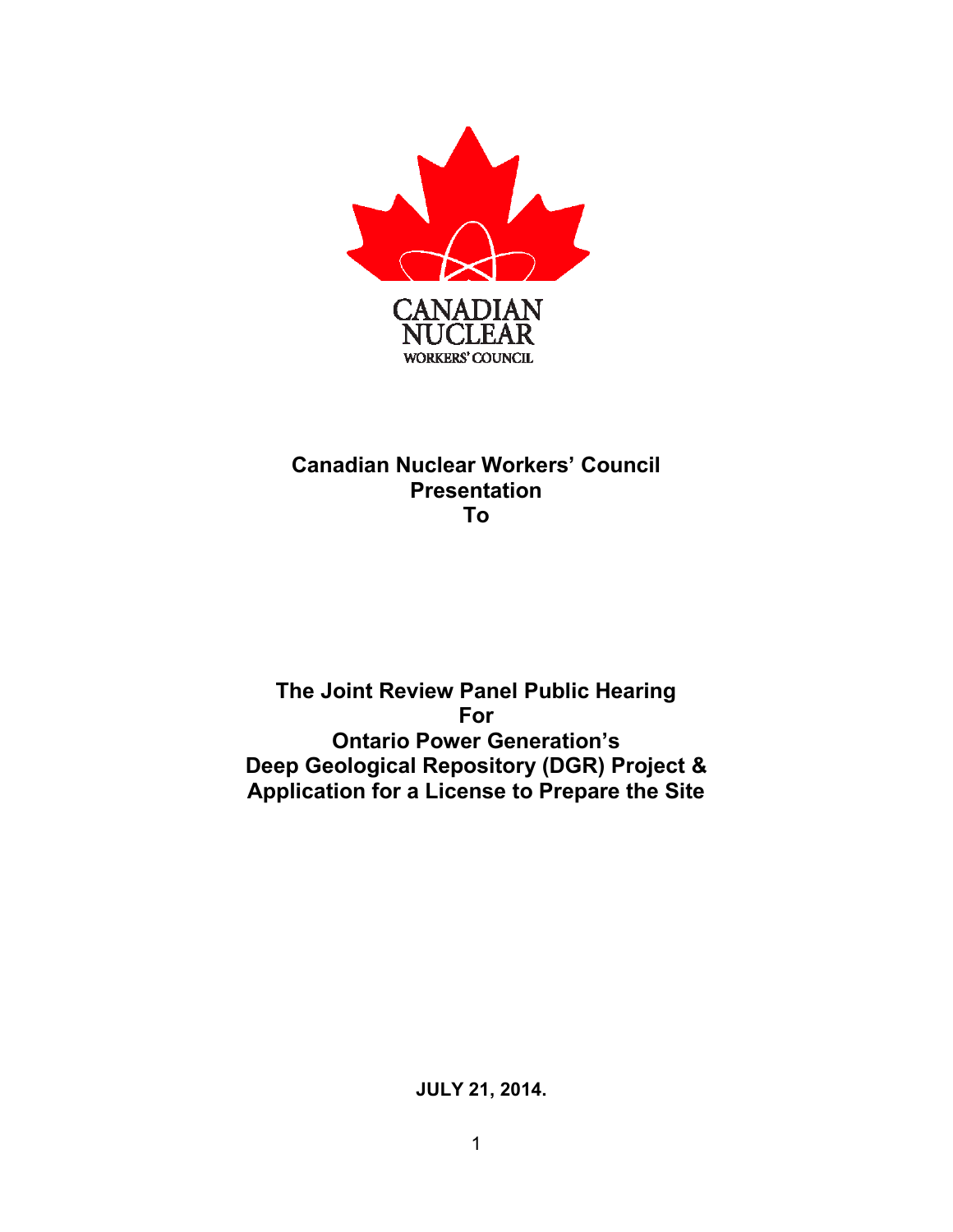#### **MEMBERS OF THE PANEL**

The Canadian Nuclear Workers Council (CNWC) was founded in 1993 as an umbrella organization of Unions that represent workers in all sectors of the Canadian Nuclear Industry. A list of the member Unions and the purpose and objectives of the council are attached as Appendices A & B.

The CNWC provided a written and an oral presentation to the 2013 Panel Hearings. We have reviewed the additional information, (as it pertains to the CNWC). We must say upfront that from our analysis the CNWC agrees and still supports the Canadian Nuclear Safety Commission's Staff conclusions **THAT THIS PROJECT WILL NOT LIKELY SIGNIFICANTLY ADVERSLY AFFECT THE ENVIRONMENT.**

CNWC member Unions are all very familiar with low and medium level radiological waste and have safely handled and stored these materials for over 50 years.

The CNWC will comment on the following areas of the Amended Public Hearing Procedures:

- Relative risk analysis of alternative means of carrying out the project. Specifically in reference to workers responsibilities for safety.
- Implications of revisions to the reference waste inventory. Specifically in regards to waste reduction.
- Applicability of recent incidents at the Waste Isolation Pilot Plant (WIPP) to the safety case for the DGR project. Specifically in regards to worker and public safety at the DGR.

#### RISK ANALYSIS

The CNWC reviewed the Risk Analysis data that was submitted by OPG.

We believe that risk analysis is a term that the public does not use or understand. Our organization interacts with the public at many venues and we never hear people talk about risk analysis. However we believe that people do perform a risk analysis on many issues in their lives. People evaluate the information they have and make a decision on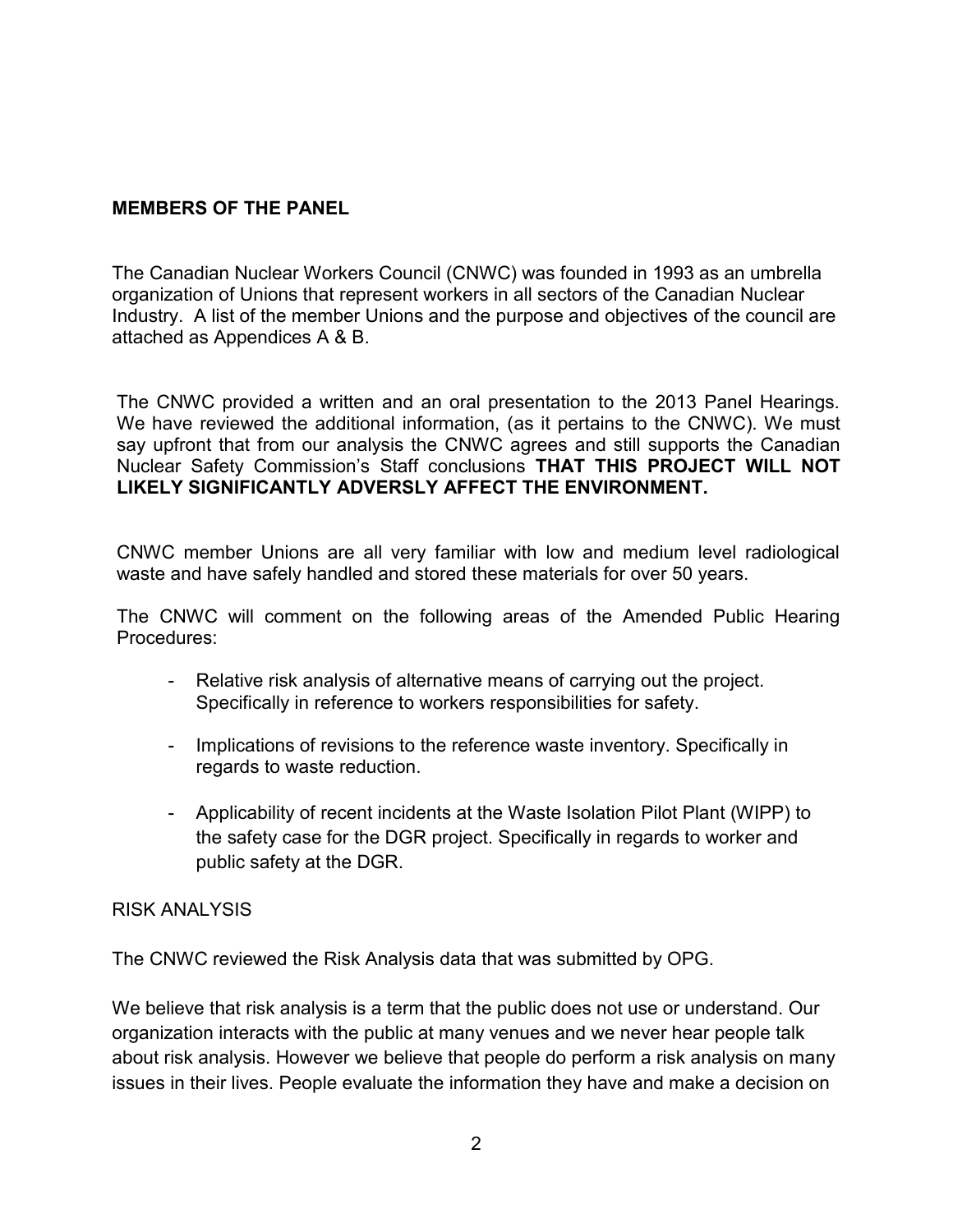what action they take. This may apply to where they live, where they work, how they travel, etc.

Whether the term is risk analysis or something else the public has to have the correct information to make decisions. In regards to the DGR, we suggest that the silent majority of the public has made their evaluation (risk analysis) and are in support of the proposed project. On the other hand the vocal minorities of the public who oppose the project have done their evaluation (risk analysis) on, we suggest, flawed information or they have based their decision on their fundamental position that anything related to nuclear power is not acceptable.

We do note that in the Report of the Independent Expert Group submitted by OPG there is a reference that people who work at the current waste facility and who will work at the proposed project are considered to be helpful to the public in their decision on risk assessment as these workers share similar values to their own.

During our oral presentation one our retired CNWC executive members, Mr. Kevin MacKay, who resides in the vicinity of the DGR will provide a short view of risk perspective as it relates to the public in the area where he resides.

#### WASTE INVENTORY

The CNWC firmly believes that there are opportunities to reduce the amount of waste that will be needed to be placed in the DGR. Technological advances in this area now and in the future will contribute to the reduction of waste. For example the project to reduce the waste from the steam generators from the Bruce A refurbishment project is a very good example of how reductions could occur.

During our oral presentation one of our current CNWC Executive members, from Bruce County, Mr. Howard Phorson, will provide a brief overview of our position on waste reduction.

#### APPIICABILITY OF RECENT INCIDENTS AT THE WASTE ISOLATION PILOT PLANT (WIPP)

One of our CNWC member Unions, United Steel Workers (USW), represents the workers at WIPP. The USW is a major player in the nuclear industry in Canada and the USA. At the time of writing representatives from the CNWC have had discussions with the USW representatives at the WIPP site and are currently planning a visit to their site. We will report further in this regard during our oral presentation to the Panel.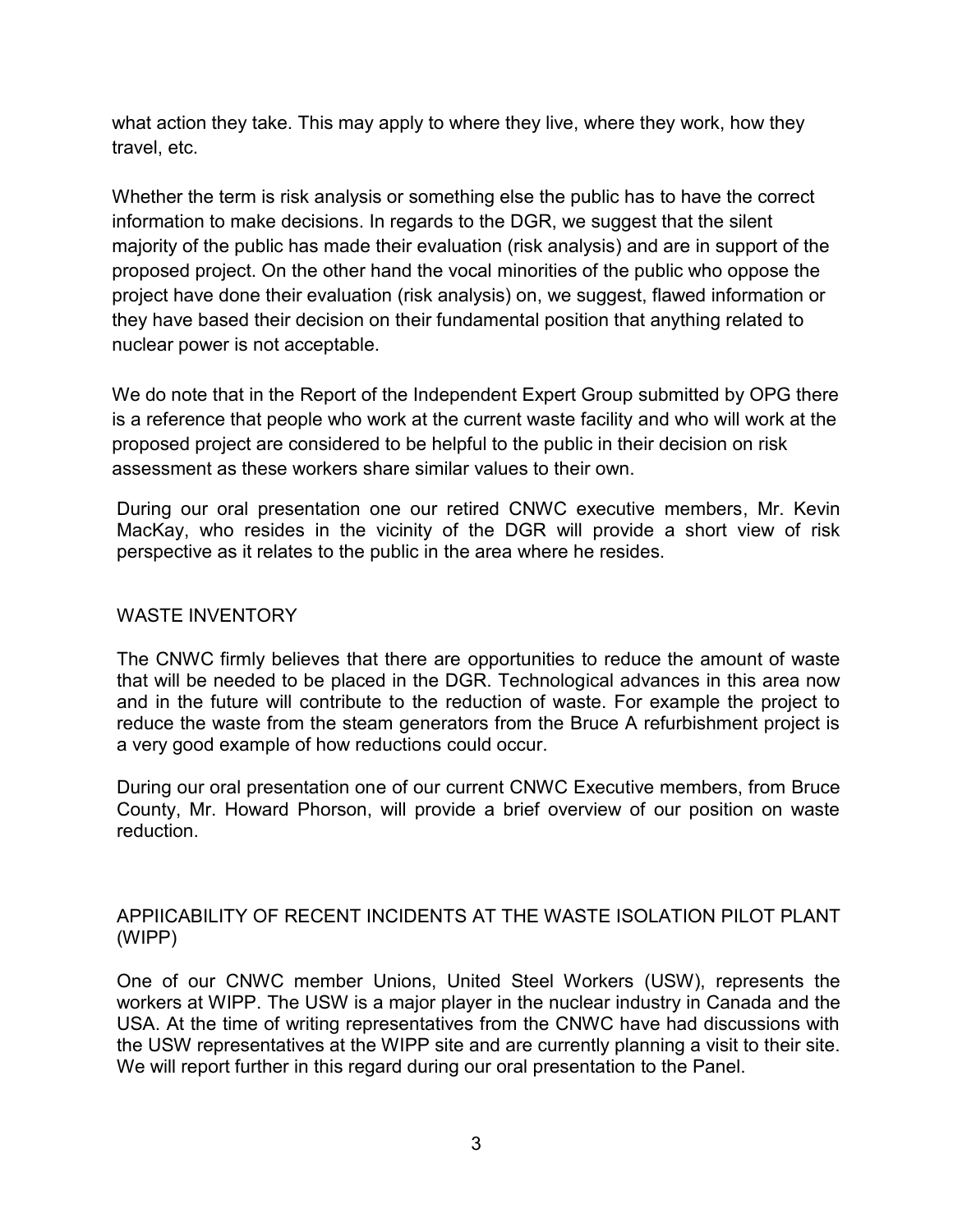We agree that there are always lessons learned from any incidents. Unionized workplaces are very good at sharing information especially in regards to worker safety.

The WIPP site is a similar facility to the proposed OPG DGR but there are differences, especially in regards to worker safety etc.

Some of the differences are:

- WIPP is owned by the Department of Energy (DOE) and operated by a private consortium. Whereas the DGR will be owned and operated by OPG.
- WIPP is regulated via the DOE & not the American Nuclear Regulator Nuclear Regulatory Commission (NRC). The OPG DGR will be regulated by the Canadian Nuclear Safety Commission (CNSC).

Why are these differences important? It is our view that they have an effect on worker safety and public safety.

In our discussions with the USW it has been clear that the DOE regulations are in our view inferior to the regulations that the current OPG WWMF & the OPG DGR will be covered by. The CNSC regulations in our view are and will be much higher than DOE requirements. The USW informs us that they have an ongoing battle in regards to workplace safety issues etc with their employer as the DOE will pass issues to the Consortium and vice versa and as a result resolution to issues is very slow and sometimes non- existent.

In simple terms the WIPP is a mining operation. In Canada our Uranium Mines are regulated by the CNSC. Our uranium mines have very good safety programs and performance. The OPG DGR will in our view have the same stringent requirements that the uranium mines currently enjoy. This will ensure that worker safety will be held in high regard which also ensures public safety.

It should also be noted that worker safety, legislation along with union involvement is in our view at a lower level at the WIPP site. This aspect will be covered in depth by our member union, the Power Workers.

In conclusion we are convinced that the WIPP incidents are not applicable to the proposed OPG DGR.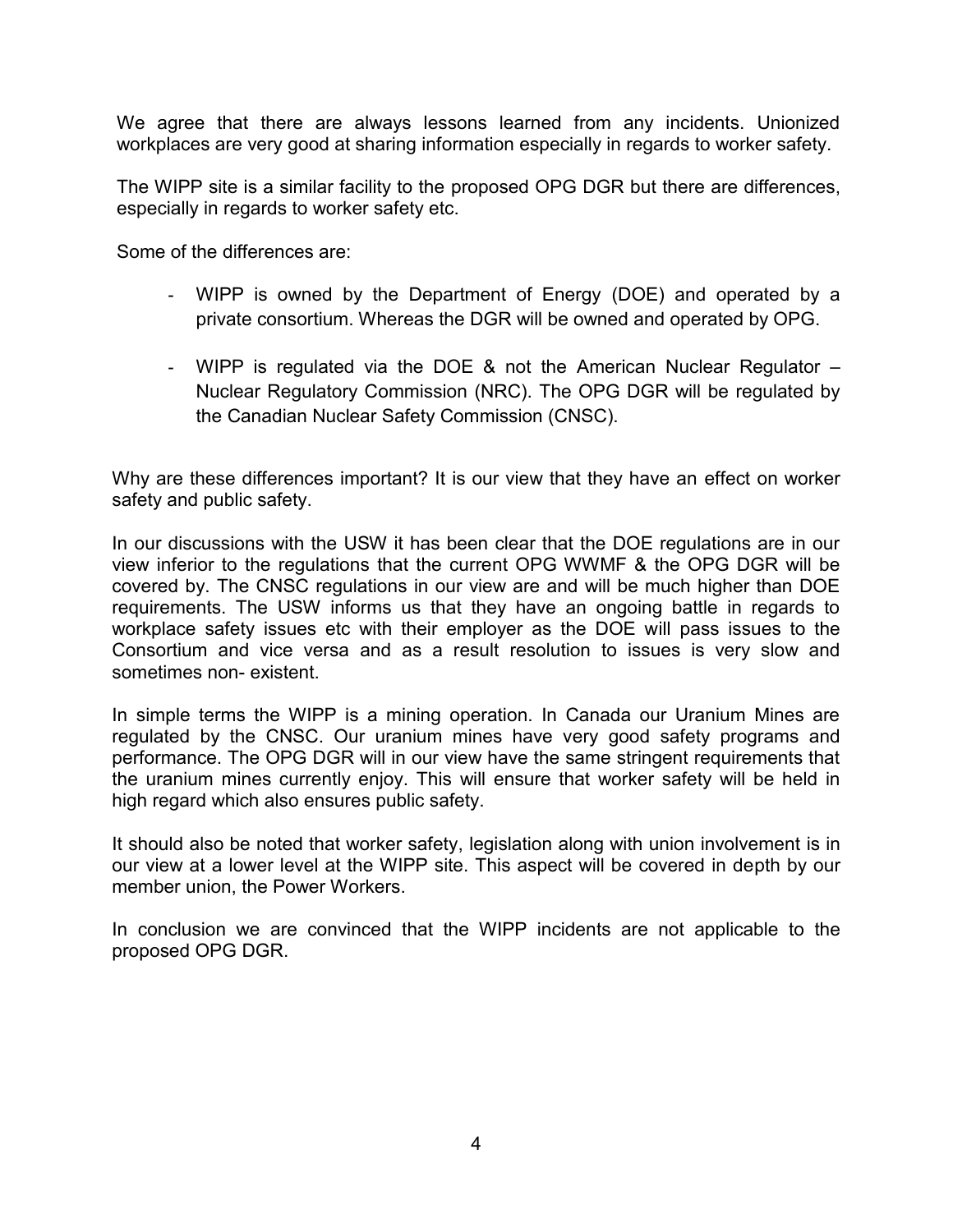In conclusion we are fully supportive of OPG receiving a License to prepare the site and proceed with construction of the DGR. Our CNWC on site member Unions, The Power Workers Union (PWU) & the Society of Energy Professionals (SEP) will operate the facility and will be on site during construction. The PWU & SEP will be following the progress of the facilities and will be able to provide additional "eyes and ears" in respect of worker safety and environmental issues.

Once again the CNWC is of the opinion that the proposed OPG DGR is not likely to significantly adversely affect the environment and encourages the Panel to accept the EIS and to proceed to granting OPG a license to prepare the site and proceed to construction of the DGR.

Respectfully submitted

David Shier President - CNWC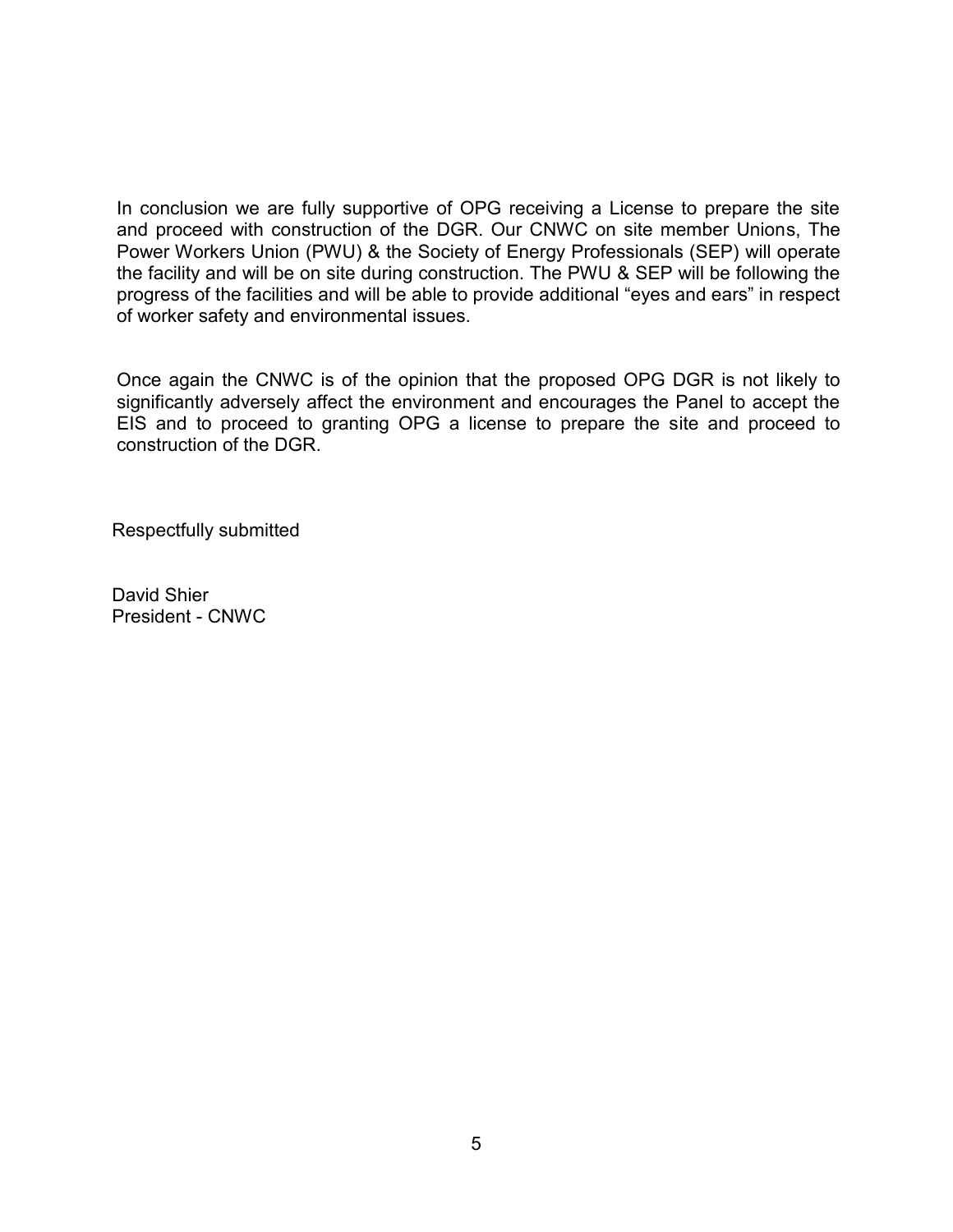## **APPENDIX A**

## **Objectives of the Canadian Nuclear Workers' Council**

- to ensure that the interests and perspective of nuclear workers are heard by decision-makers;
- to strengthen the collective role of nuclear workers as a partner in their industry;
- to enhance public knowledge and understanding of nuclear issues by providing factual information; and
- To build support for the nuclear industry and its future potential.